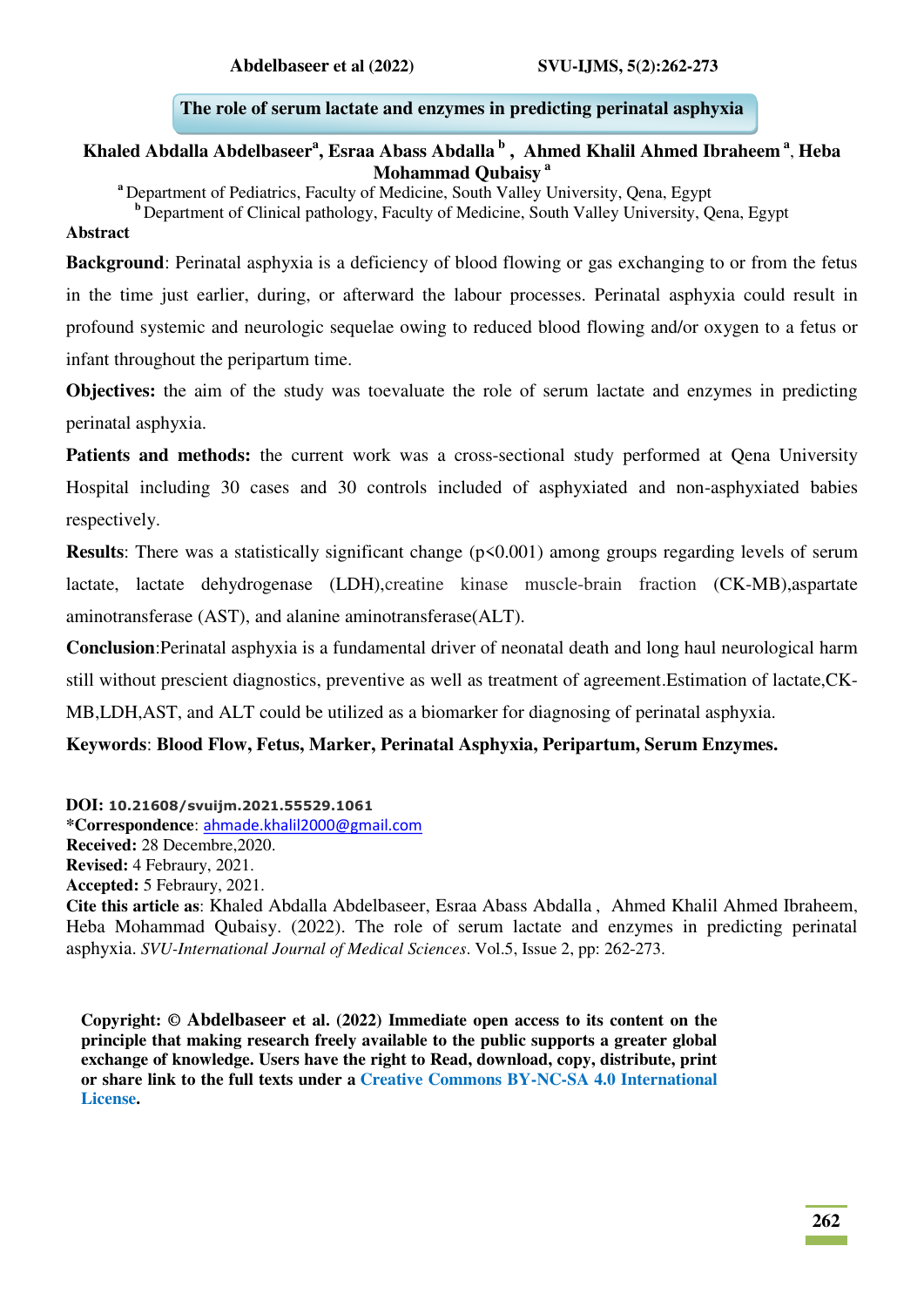### **Introduction**

Perinatal asphyxia is a deficiency of blood flowing or gas exchanging to or from the fetus in the time just earlier, during, or afterward the labour processes. Perinatal asphyxia could result in profound systemic and neurologic sequelae owing to reduced blood flowing and/or oxygen to a fetus or infant throughout the peripartum time. Neonatal hypoxic-ischemic encephalopathy referred definitely to the neurological sequelae of perinatal asphyxia **(Sugiura-Ogasawara et al., 2019; Hakobyanet al., 2019).** 

Hypoxic damage can occur to most of the infant's organs (heart, lungs, liver, gut, kidneys, etc.). But brain damage is of most concern and perhaps the least likely to quickly or completely heal **(Clohertyet al., 2012)**.

Perinatal asphyxia could happen because of maternally hemodynamic compromising (amniotic fluids embolus), uterine condition (like ruptures), or placenta and umbilical cords (placental abruption, umbilical cord knot or compressing), and infections. The asphyxia could happen before labour or could happen just after birthing in a compromising case demanding resuscitation **(Viaroliet al.,2018).**

The incidences of perinatal asphyxia are 2 every 1000 labours in developed republics, but the percentage is raised to 10-fold higher in developing republics where there might be restricted admission to maternal and neonatal caring. Of those infants influenced, 15-20% die in the neonatal interval, and up to 25% of survivors are left with lasting neurologic deficits **(Oddet al., 2017).**

Examinations of Various biomarkers had been performed to detect perinatal hypoxia, involving electronic fetal heart monitor, low Apgar score, cord pH, electro-encephalogram, computed tomography, MRI-scan, and Dopplerflowing test. Between these biomarkers, the best prognosticator was not determined and this condition led researchers to study further tests **(Nagdymanet al., 2001).** 

Enzyme leak as a consequence of hypoxia-ischemia-made cell-damaging in influenced organs is well-known. Lactate dehydrogenase (LDH), lactate, aspartate aminotransferase (AST), and raised normoblast count are better prognosticators of birth asphyxia (**Karlsson et al., 2010).** 

Lactate production is buffered intracellularly, e.g. the lactate-producing enzyme lactate dehydrogenase binds one hydrogen cation per pyruvate molecule converted. When such buffer systems become saturated, cells will transport lactate into the bloodstream. Hypoxia certainly causes both build-up of lactate and acidification, and lactate is, therefore, a good "marker" of hypoxia, but lactate itself is not the cause of low pH **(Robergs et al., 2004).** 

Measurement of plasma LDH, ALT, and AST levels during the first 12 hr. after birth may predict the development of hypoxic-ischaemic encephalopathy (HIE) and long term adverse neurodevelopment outcome in term newborn infants with intrapartum signs of fetal distress **(Karlsson et al., 2010).** 

Transient myocardial ischemia (TMI) with myocardial dysfunction may occur in any neonate with a history of perinatal asphyxia. An elevated serum creatine kinase muscle-brain fraction (CK-MB) level may be useful in determining the presence of myocardial harm**(Hansen et al., 2012).** 

# **Patients and Methods**

This was across-sectional study performed in Pediatric departments, Qena university hospital cases, and controls that included asphyxiated and non-asphyxiated babes.

### **Inclusion criteria:**

### **Case-group (asphyxiated)**:

Neonates delivered  $\geq 32$  weeks of gestation with birth weight ≥1500 g; who became symptomatic within 6 hours of birth with at least **1** non-specific sign of sickness–tachypnea, chest retractions, grunt, lethargy, poor feeding, hypotonia, irritability, central cyanosis, cardiac gallop rhythm, cardiac murmur, shock, and abdominal distension.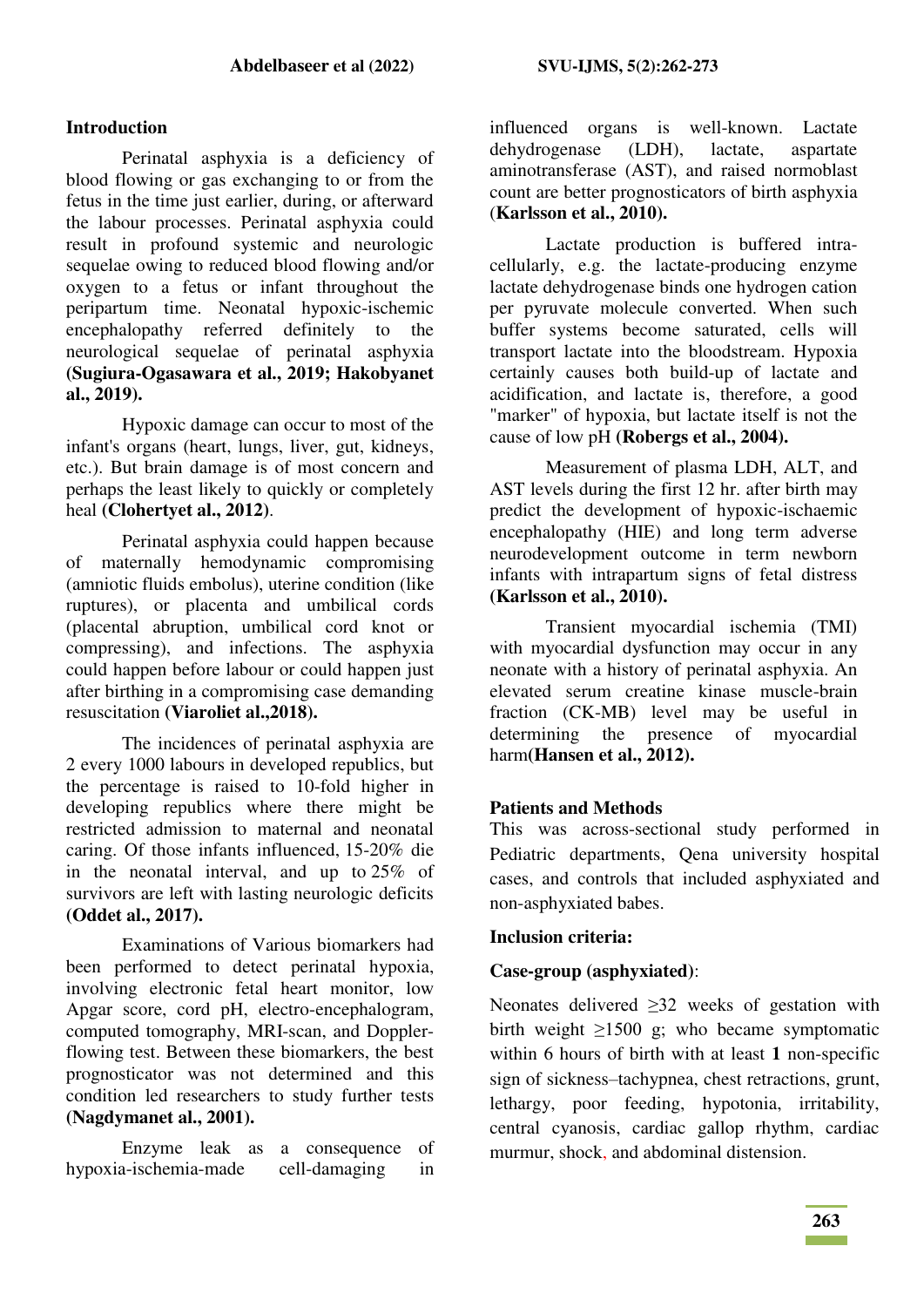Cases were subjects with a minute Apgar score of <7 and fetal bradycardia, meconium-stained liquor, or cord pH <7; and without any other independent cause for the clinical signs.

**Control group** (non-asphyxiated):

Neonates with normal fetal heart rate patterns, clear liquor, and 1 min Apgar score  $\geq 7$ .

**Exclusion criteria:** for both of the study groups:

Neonates delivered<32 wks. of gestation or birth wt.< 1500 g, neonates with major malformations, those born to mothers who had received pethidine, or magnesium sulphate within 4 h before delivery or who had obvious signs of HIE.

**Operational design:** All patients in this study had been subjected to the following:

**A- Comprehensive history-taking with special emphasis on:** 

**1-Personal history:** Names, ages, genders, and residency**.** 

**2-Perinatal history:** Maternal age, parity, maternal diseases during pregnancy, drugs during pregnancy, and Fetal HR.

**3-Natal history:** Type of delivery: normal vaginal delivery or cesarean section, prolonged rupture of membrane, Apgar score at 1 minute, 5 minute, and 10 minute**,** History of meconium-stained amniotic fluid, and resuscitation history.

# **B- Clinical examination :**

1. Estimation of gestational age using modified Ballard score **(Ballard et al., 1991)**.

2. Estimation of birth weights, lengths, and head circumferences at birth and growing charts plotting. 3. Vital data: heart rate, respiratory rate, oxygen saturation, capillary refilling time, and core temperature.

 4. Complete examination including chest, cardiac, abdominal, and neurological systems.

### *Laboratory investigations*

**Blood Samples:** 6 mL of venous blood and 2 ml of arterial blood in heparinized full plastic syringes were collected from each patient. Samples were stored on ice till the time of the assay (stable for up to 30 minutes).

**1. Complete blood count (CBC):**2 ml blood collected on EDETA tubes to perform CBC using CellTac Mek-6510 (Nihon Kohden corporation-Japan).

**2. C–Reactive protein (CRP):** Quantitative determination of CRP in the whole blood was done using Quik Read go® Instrument- Espoo-Finland**.** 

**3. Lactate, blood gases:** were assayed on GEM premier 3000 (Instrumentation Laboratory– Bedford, MA-USA), lactate levels measurement through enzymatic detection by Lactate oxidase**.** 

**4. Serum LDH,CK-MB, AST, and ALT levels.** Using a spectrophotometric kinetic assay on COBAS c311 (Roche company– Germany).

**Administrative and Ethical design:** A printed clear agreement was gotten from all cases parents of the study after being notified about the objectives and processes of the work as well as applicable objectives. The study had been permitted by the local ethics committee on research including human subjects of Faculty of Medicine, Qena University Hospitals. There were no harmful influences in the study on the cases as well as the service provided. There were no additional fees were paid by the participated cases and the researchers paid all the charges in this respect.

**Data management and Statistical Analysis: the**  Data analysis was performed via IBM SPSS-20*.*  **(**Armonk, NY: IBM Corp**).**Qualitative data was introduced in the form of numbers and percentages. Kolmogorov-Smirnov testing was utilized to validate the distributing normality. Quantitative data was introduced in the form of range (min & max), mean, and standard deviation (SD).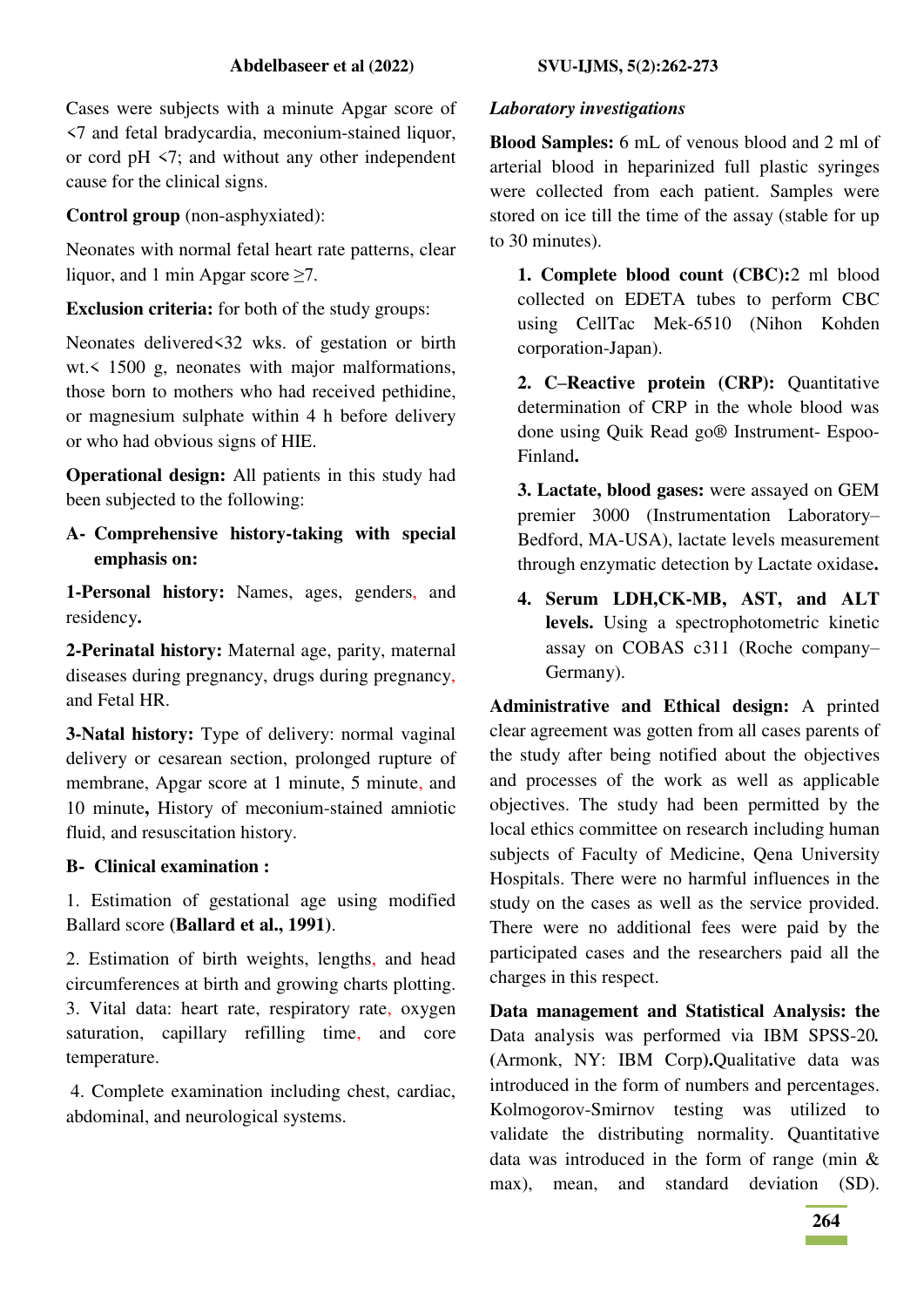Significance results were considered at the 5% level.

#### **Results**

This is across-sectional study was conducted on 60 neonates admitted to the NICU(neonatal intensive care unit) in Qena university hospital. Demographic data of both groups were presented

in **(Table 1).** There was a highly significant change among the study groups regarding fetal HR (p<0.001). (86.7% of cases had fetal bradycardia).

| <b>Variables</b>   | Cases $(n = 30)$                                                           |               | Control $(n = 30)$ |       | <b>Test of</b>      |                |
|--------------------|----------------------------------------------------------------------------|---------------|--------------------|-------|---------------------|----------------|
|                    | No.                                                                        | $\%$          | No.                | $\%$  | sig.                | p-value        |
| <b>Sex</b>         |                                                                            |               |                    |       |                     |                |
| <b>Male</b>        | 19                                                                         | 63.3          | 20                 | 66.7  | $\chi^2$ =0.07      | 0.787          |
| <b>Female</b>      | 11                                                                         | 36.7          | 10                 | 33.3  | 3                   |                |
| Age (days)         |                                                                            |               |                    |       |                     |                |
| $Min. - Max.$      |                                                                            | $3.0 - 3.0$   | $3.0 - 3.0$        |       |                     |                |
| Mean $\pm$ SD.     |                                                                            | $3.0 \pm 0.0$ | $3.0 \pm 0.0$      |       | <b>NS</b>           | <b>NS</b>      |
| <b>Median</b>      |                                                                            | 3.0           | 3.0                |       |                     |                |
| <b>Fetal HR</b>    |                                                                            |               |                    |       |                     |                |
| <b>Normal</b>      | 4                                                                          | 13.3          | 30                 | 100.0 | $\chi^2 = 45.882^*$ | $\leq 0.001$ * |
| <b>Bradycardia</b> | 26                                                                         | 86.7          |                    | 0.0   |                     |                |
|                    | $\chi^2$ : Chi-square test<br>*: Statistically significant at $p \le 0.05$ |               |                    |       |                     |                |

#### **Table 1. Demographic data in cases and controls**

: **Chi-square test** \*: Statistically significant at p ≤ 0.05

Comparing perinatal history among the studied groups **(Table 2)**,No significant differences were found. Comparing natal history among the study groups **(Table 3).** 

### **Table 2. Comparing perinatal history among cases and controls**

|                                           | Cases $(n = 30)$    |      |                | Control $(n = 30)$   | <b>Test</b>    |                                  |
|-------------------------------------------|---------------------|------|----------------|----------------------|----------------|----------------------------------|
| <b>Perinatal history</b>                  | No.                 | $\%$ | No.            | $\%$                 | of sig.        | p-value                          |
| Maternal age (yrs.)                       |                     |      |                |                      |                |                                  |
| $Min. - Max.$                             | $20.0 - 45.0$       |      |                | $20 - 41.0$          | $t = 0.23$     |                                  |
| Mean $\pm$ SD.                            | $32.10 \pm 6.45$    |      |                | $32.47 \pm 5.78$     | $\overline{2}$ | 0.817                            |
| <b>Median (IQR)</b>                       | $31.0(28.0 - 37.0)$ |      |                | $31.50(29.0 - 38.0)$ |                |                                  |
| <b>Parity</b>                             |                     |      |                |                      |                |                                  |
| Primipara                                 | 17                  | 56.7 | 15             | 50.0                 | $\chi^2$ =     | ${}^{\text{MC}}P =$              |
| <b>Multipara</b>                          | 10                  | 33.3 | 13             | 43.3                 | 0.791          | 0.734                            |
| <b>Grand multipara</b>                    | 3                   | 10.0 | $\overline{2}$ | 6.7                  |                |                                  |
| <b>Maternal diseases during pregnancy</b> |                     |      |                |                      |                |                                  |
| N <sub>0</sub>                            | 28                  | 93.3 | 30             | 100.0                | $\chi^2$ =     | $\overline{FB}$ $\overline{p}$ = |
| Yes                                       | $\overline{2}$      | 6.7  | $\theta$       | 0.0                  | 2.069          | 0.492                            |
| <b>Drugs during pregnancy</b>             |                     |      |                |                      |                |                                  |
| N <sub>0</sub>                            | 28                  | 93.3 | 30             | 100.0                | $\chi^2$ =     | $FE_{p=}$                        |
| <b>Yes</b>                                | 2                   | 6.7  | $\theta$       | 0.0                  | 2.069          | 0.492                            |
| <b>Residence</b>                          |                     |      |                |                      |                |                                  |
| <b>Rural</b>                              | 17                  | 56.7 | 17             | 56.7                 | $\chi^2$ =     | 1.000                            |
| <b>Urban</b>                              | 13                  | 43.3 | 13             | 43.3                 | 0.0            |                                  |

2 : **Chi-square test;**FE**: Fisher Exact;** MC: **Monte Carlo; t: Student t-test;** \*: Statistically significant at p ≤ 0.05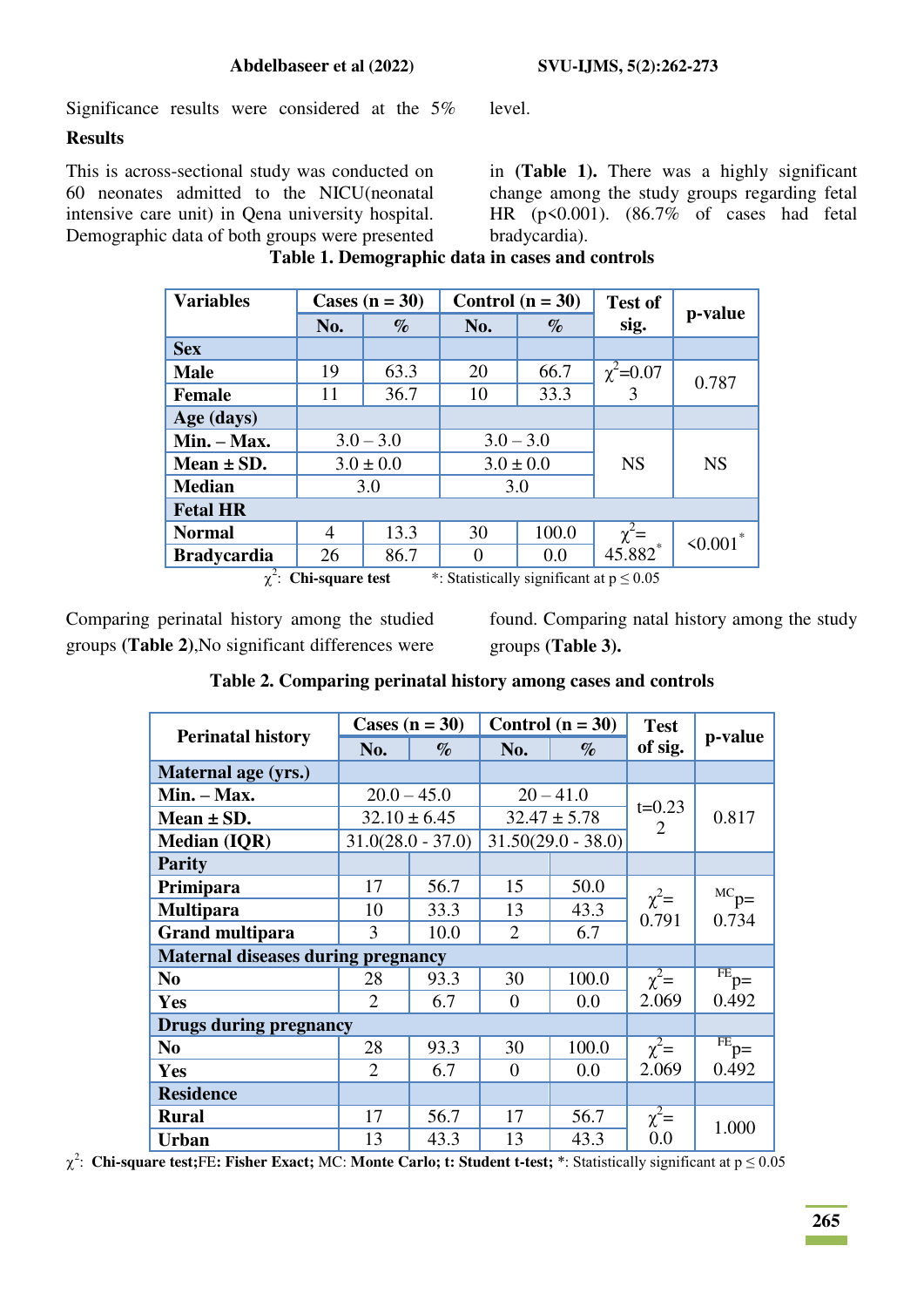|                                        | Cases $(n = 30)$    |      |                  | Control $(n = 30)$  | <b>Test of</b>                    |                           |
|----------------------------------------|---------------------|------|------------------|---------------------|-----------------------------------|---------------------------|
| <b>Natal history</b>                   | No.                 | $\%$ | No.              | $\%$                | sig.                              | $\mathbf{p}$              |
| <b>Type of delivery</b>                |                     |      |                  |                     |                                   |                           |
| Normal vaginal delivery                | 6                   | 20.0 | 23               | 76.7                |                                   | $\leq 0.001$ <sup>*</sup> |
| <b>Cesarean section</b>                | 24                  | 80.0 | $\overline{7}$   | 23.3                | $\chi^2 = 19.288^*$               |                           |
| Prolonged rupture of membrane          |                     |      |                  |                     |                                   |                           |
| N <sub>0</sub>                         | 24                  | 80.0 | 28               | 93.3                | $\chi^2$ =2.30                    | $PE$ p=                   |
| Yes                                    | 6                   | 20.0 | 2                | 6.7                 | 8                                 | 0.254                     |
| <b>Apgar score At 1minute</b>          |                     |      |                  |                     |                                   |                           |
| Min. - Max.                            | $0.0 - 6.0$         |      |                  | $8.0 - 10.0$        |                                   |                           |
| Mean $\pm$ SD.                         | $3.07 \pm 1.78$     |      |                  | $9.27 \pm 0.83$     | t=<br>$17.301$ *                  | $\leq 0.001$ *            |
| <b>Median (IQR)</b>                    | $3.0(2.0-4.0)$      |      |                  | $9.50(9.0 - 10.0)$  |                                   |                           |
| <b>Apgar score At 5 minute</b>         |                     |      |                  |                     |                                   |                           |
| Min. - Max.                            | $1.0 - 8.0$         |      |                  | $10.0 - 10.0$       |                                   |                           |
| Mean $\pm$ SD.                         | $4.77 \pm 2.13$     |      |                  | $10.0 \pm 0.0$      | $t =$<br>$13.468*$                | $\leq 0.001$ <sup>*</sup> |
| <b>Median (IQR)</b>                    | $5.0(3.0-6.0)$      |      | $10.0(-)$        |                     |                                   |                           |
| <b>Apgar score At 10 minute</b>        |                     |      |                  |                     |                                   |                           |
| Min. - Max.                            | $4.0 - 10.0$        |      | $10.0 - 10.0$    |                     |                                   | $\leq 0.001$ <sup>*</sup> |
| Mean $\pm$ SD.                         | $7.37 \pm 1.90$     |      | $10.0 \pm 0.0$   |                     | $t=7.581$ <sup>*</sup>            |                           |
| <b>Median (IQR)</b>                    | $7.0(6.0 - 8.0)$    |      | $10.0(-)$        |                     |                                   |                           |
| Ambu& Bag resuscitation                |                     |      |                  |                     |                                   |                           |
| N <sub>0</sub>                         | 5                   | 16.7 | 30               | 100.0               | $\chi^2 =$<br>42.857 <sup>*</sup> | $< 0.001$ *               |
| Yes                                    | 25                  | 83.3 | $\boldsymbol{0}$ | 0.0                 |                                   |                           |
| <b>Chest compression</b>               |                     |      |                  |                     |                                   |                           |
| N <sub>0</sub>                         | 12                  | 40.0 | 30<br>100.0      |                     | $\chi^2 = 25.714^*$               | $< 0.001$ *               |
| Yes                                    | 18                  | 60.0 | $\boldsymbol{0}$ | 0.0                 |                                   |                           |
| <b>Intubation</b>                      |                     |      |                  |                     |                                   |                           |
| N <sub>0</sub>                         | 13                  | 43.3 | 29               | 100.0               | $\chi^2$ =                        | $\le 0.001$ <sup>*</sup>  |
| Yes                                    | 17<br>56.7          |      | $\boldsymbol{0}$ | 0.0                 | $23.085$ <sup>*</sup>             |                           |
| <b>Meconium stained amniotic fluid</b> |                     |      |                  |                     |                                   |                           |
| N <sub>0</sub>                         | 24<br>80.0          |      | 30               | 100.0               | $\chi^2$ =                        | $F_E$ $p=$                |
| <b>Yes</b>                             | 20.0<br>6           |      | $\overline{0}$   | 0.0                 | $6.667*$                          | 0.024                     |
| <b>Gestational age (Weeks)</b>         |                     |      |                  |                     |                                   |                           |
| Min. - Max.                            | $32.0 - 40.0$       |      |                  | $32.0 - 38.0$       |                                   |                           |
| Mean $\pm$ SD.                         | $36.93 \pm 1.84$    |      |                  | $35.47 \pm 1.70$    | $t =$<br>$3.213*$                 | $0.002*$                  |
| Median(IQR)                            | $37.0(37.0 - 38.0)$ |      |                  | $35.0(34.0 - 37.0)$ |                                   |                           |

#### **Table 3. Comparing natal history among cases and controls**

2 : **Chi-square test;** FE**: Fisher Exact; t: Student t-test;** \*: Statistically significant at p ≤ 0.05

Comparison clinical manifestations and examination between the two studied groups **(Table 4),**There was a highly statistically significant difference between groups as regard level of consciousness, muscle tone, Moro

reflex, pupils, seizures, suckling reflex, the pattern of respiration, and HR (P<0.001). There were statistically significant differences between groups as regard shock (P<0.05).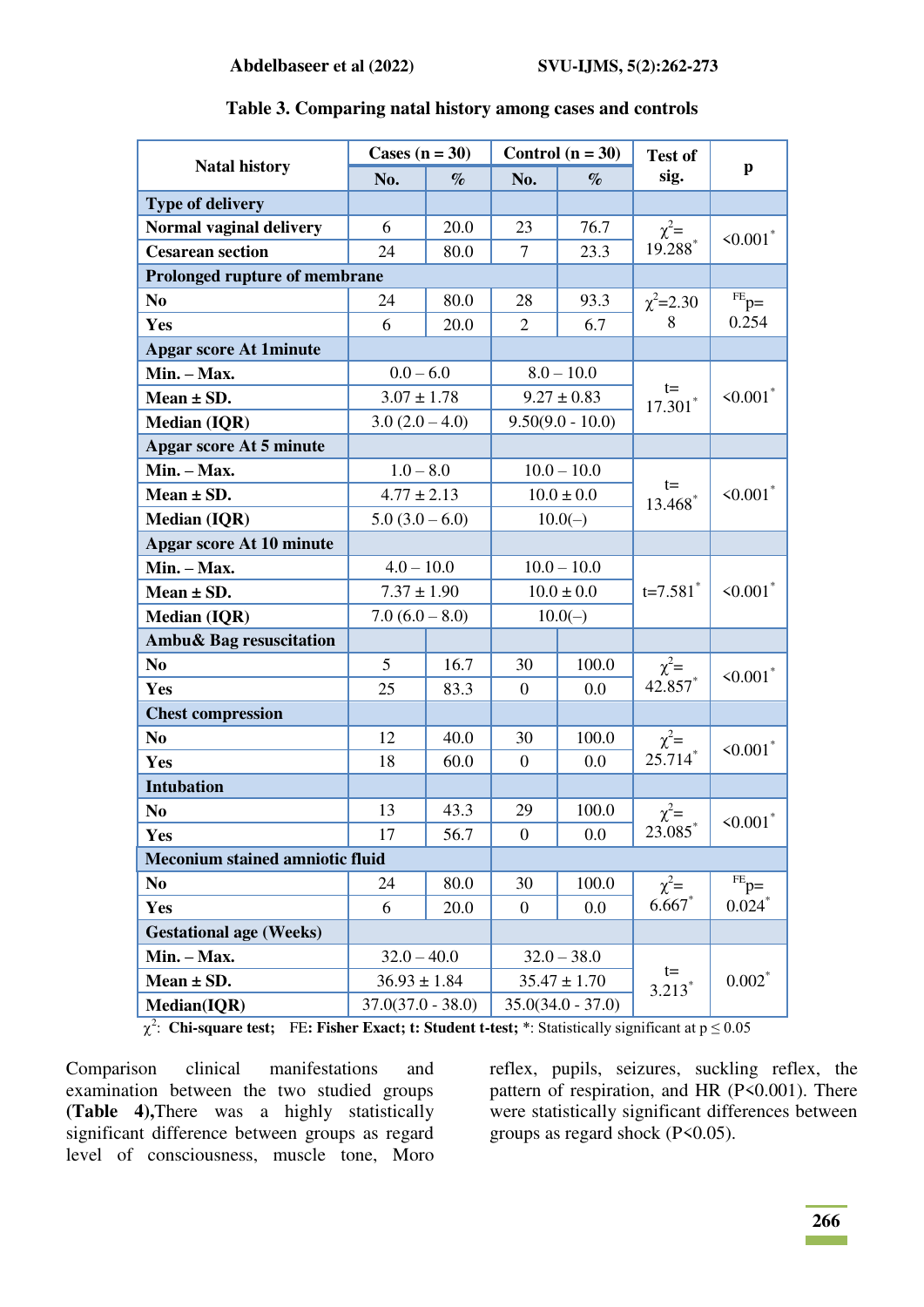|                           |                |                | <b>Cases</b> |                  | <b>Control</b> |                       |                                  |  |
|---------------------------|----------------|----------------|--------------|------------------|----------------|-----------------------|----------------------------------|--|
| <b>Examinations</b>       |                | N <sub>o</sub> | $\%$         | N <sub>o</sub>   | $\%$           | $\chi^2$              | $\mathbf{p}$                     |  |
|                           | Normal         | $\overline{0}$ | 0.0          | 30               | 100.0          |                       |                                  |  |
| Level of                  | Hyper alert    | 13             | 43.3         | $\overline{0}$   | 0.0            | $71.148$ <sup>*</sup> | ${}^{\text{MC}}p$                |  |
| consciousness             | Lethargic      | $\overline{7}$ | 23.3         | $\overline{0}$   | 0.0            |                       | $\leq 0.001$                     |  |
|                           | Coma           | 10             | 33.3         | $\boldsymbol{0}$ | 0.0            |                       |                                  |  |
|                           | Normal         | $\mathbf{1}$   | 3.3          | 29               | 96.7           |                       |                                  |  |
|                           | Hypertonic     | 12             | 40.0         | $\mathbf{1}$     | 3.3            | 59.216*               | $MC_{p}$                         |  |
| <b>Muscle tone</b>        | Hypotonic      | $\overline{7}$ | 23.3         | $\overline{0}$   | 0.0            |                       | $\leq 0.001$ <sup>*</sup>        |  |
|                           | Flaccid        | 10             | 33.3         | $\boldsymbol{0}$ | 0.0            |                       |                                  |  |
|                           | Good           | $\overline{0}$ | 0.0          | 30               | 100.0          |                       |                                  |  |
| <b>Moro reflex</b>        | Exaggerated    | 13             | 43.3         | $\overline{0}$   | 0.0            | $71.148*$             | $MC_{p}$                         |  |
|                           | Incomplete     | $\overline{7}$ | 23.3         | $\overline{0}$   | 0.0            |                       | $\leq 0.001$ <sup>*</sup>        |  |
|                           | Absent         | 10             | 33.3         | $\overline{0}$   | 0.0            |                       |                                  |  |
|                           | Normal         | $\overline{0}$ | 0.0          | 30               | 100.0          |                       |                                  |  |
|                           | Mydriasis      | 13             | 43.3         | $\boldsymbol{0}$ | 0.0            | $71.148$ <sup>*</sup> | ${}^{\text{MC}}p$                |  |
| <b>Pupils</b>             | Miosis         | 7              | 23.3         | $\overline{0}$   | 0.0            |                       | $\leq 0.001$ <sup>*</sup>        |  |
|                           | Unequal        | 10             | 33.3         | $\overline{0}$   | 0.0            |                       |                                  |  |
|                           | N <sub>o</sub> | 13             | 43.3         | 30               | 100.0          | $23.721$ *            | $\leq 0.001$ <sup>*</sup>        |  |
| <b>Seizures</b>           | Yes            | 17             | 56.7         | $\overline{0}$   | 0.0            |                       |                                  |  |
|                           | Active         | 13             | 43.3         | $\overline{0}$   | 0.0            |                       |                                  |  |
| <b>Suckling</b><br>reflex | Weak           | $\overline{7}$ | 23.3         | 16               | 53.3           | 17.188*               | $\leq 0.001$ <sup>*</sup>        |  |
|                           | Absent         | 10             | 33.3         | 14               | 46.7           |                       |                                  |  |
|                           | Regular        | 13             | 43.3         | 30               | 100.0          |                       | ${}^{\text{MC}}p$                |  |
| <b>Respiration</b>        | Periodic       | $\overline{7}$ | 23.3         | $\boldsymbol{0}$ | 0.0            | $25.160*$             | $< 0.001$ <sup>*</sup>           |  |
|                           | Apnoeic        | 10             | 33.3         | $\overline{0}$   | 0.0            |                       |                                  |  |
|                           | Normal         | $\mathbf{1}$   | 3.3          | 30               | 100.0          |                       |                                  |  |
| <b>HR</b>                 | Tachycardia    | $\overline{2}$ | 6.7          | $\overline{0}$   | 0.0            | $67.524$ *            | ${}^{\text{MC}}p$                |  |
|                           | Bradycardia    | 27             | 90.0         | $\overline{0}$   | 0.0            |                       | $\leq 0.001$ <sup>*</sup>        |  |
|                           | N <sub>o</sub> | 23             | 76.7         | 30               | 100.0          |                       | $PE$ $p=$                        |  |
| <b>Shock</b>              | Yes            | $\overline{7}$ | 23.3         | $\overline{0}$   | 0.0            | 7.925                 | $0.011$ <sup>*</sup>             |  |
| <b>Abdominal</b>          | N <sub>o</sub> | 24             | 80.0         | 29               | 96.7           |                       | $\overline{FB}$ $\overline{p}$ = |  |
| distention                | Yes            | 6              | 20.0         | $\mathbf{1}$     | 3.3            | 4.043                 | 0.103                            |  |
|                           | N <sub>o</sub> | 28             | 93.3         | 30               | 100.0          | 2.069                 | FE<br>$p=$                       |  |
| <b>Organomegaly</b>       | Yes            | $\overline{2}$ | 6.7          | $\boldsymbol{0}$ | 0.0            |                       | 0.492                            |  |

**Table 4. Comparing clinical manifestations and examination among case &control groups** 

2 : **Chi-square test** FE**: Fisher Exact** MC: **Monte Carlo**\*: Statistically significant at p ≤ 0.05

Comparing serum lactate and enzymes among the studied groups **(Table 5&Fig.1)**, There was a statistically significant increase  $(p<0.001)$  in serum lactate, LDH, CK-MB, AST, and ALT levels in asphyxiated babies.

|  |  | Table 5. Comparison of serum enzymes and lactate between case & control groups |  |  |
|--|--|--------------------------------------------------------------------------------|--|--|
|  |  |                                                                                |  |  |

|                | <b>Investigations</b> | <b>Cases</b><br>$(n = 30)$ | Control<br>$(n = 30)$ | <b>Test of</b><br>sig. |         |
|----------------|-----------------------|----------------------------|-----------------------|------------------------|---------|
|                | $Min. - Max.$         | $10.0 - 130.0$             | $5.0 - 12.0$          | $t=9.377$ *            | < 0.001 |
| <b>Lactate</b> | Mean $\pm$ SD.        | $72.10 \pm 37.36$          | $8.0 \pm 2.48$        |                        |         |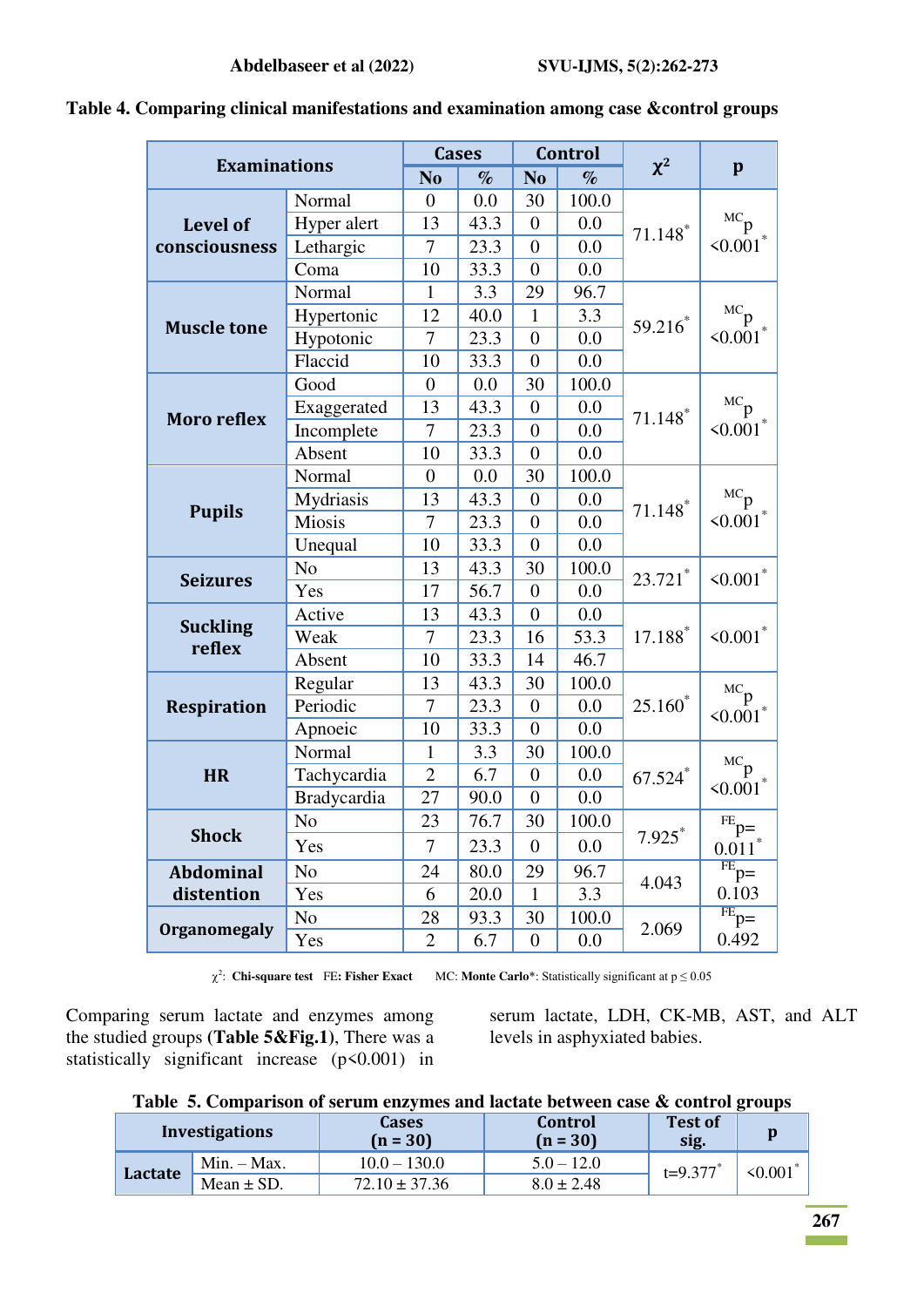|              | Median (IQR)   | $62.50(40.0 - 110.0)$   | $8.0 (5.0 - 10.0)$     |                        |                |
|--------------|----------------|-------------------------|------------------------|------------------------|----------------|
|              | $Min. - Max.$  | $400.0 - 900.0$         | $88.0 - 315.0$         |                        |                |
| <b>LDH</b>   | Mean $\pm$ SD. | $730.67 \pm 140.94$     | $193.20 \pm 73.60$     | $t = 18.515^*$         | $\leq 0.001$ * |
|              | Median (IQR)   | $710.0 (600.0 - 900.0)$ | $210.0(120.0 - 232.0)$ |                        |                |
|              | $Min. - Max.$  | $19.0 - 130.0$          | $12.0 - 25.0$          |                        |                |
| <b>CK-MB</b> | Mean $\pm$ SD. | $66.57 \pm 34.50$       | $19.77 \pm 3.07$       | $t=7.401$ <sup>*</sup> | $\leq 0.001$ * |
|              | Median (IQR)   | $65.0(40.0 - 99.0)$     | $20.0(18.0 - 22.0)$    |                        |                |
|              | $Min. - Max.$  | $50.0 - 198.0$          | $13.0 - 40.0$          |                        |                |
| <b>ALT</b>   | Mean $\pm$ SD. | $102.03 \pm 42.86$      | $22.93 \pm 9.31$       | $t = 9.879^*$          | $\leq 0.001$ * |
|              | Median (IQR)   | $94.0 (68.0 - 121.0)$   | $19.50(15.0 - 31.0)$   |                        |                |
| <b>AST</b>   | $Min. - Max.$  | $140.0 - 219.0$         | $15.0 - 58.0$          | $t = 26.139^*$         | $\leq 0.001$   |



 $\chi^2$ 

**FE: Fisher Exact; t: Student t-test;** \*: Statistically significant at p ≤ 0.05



**Fig.1. Line charts showing the distribution of lactate, LDH, CK- MB, AST, and ALT levels in the studied groups.** 

Comparing among the groups of the study regarding CBC parameters as shown in**(Table 6), (Fig.2).**Statistically significant changes were found amongst groups as regard HB level( $p$ <0.05). A high statistically significant

change was found among groups as regard platelets  $count(p<0.001)$ , but an insignificant change was found among groups regarding WBC count.

|  | Table 6. Comparison CBC parameters between case & control groups |  |
|--|------------------------------------------------------------------|--|
|  |                                                                  |  |

|            | <b>Investigations</b> | <b>Cases</b><br>$(n = 30)$ | <b>Control</b><br>$(n = 30)$ | <b>Test</b><br>of sig. | p            |
|------------|-----------------------|----------------------------|------------------------------|------------------------|--------------|
|            | $Min. - Max.$         | $8.0 - 18.30$              | $12.30 - 18.0$               |                        |              |
| H B        | Mean $\pm$ SD.        | $14.15 \pm 2.41$           | $15.62 \pm 1.60$             | $t =$<br>$2.795*$      | $0.007*$     |
|            | Median (IQR)          | $14.50(13.20 - 16.10)$     | $15.85(14.80 - 17.0)$        |                        |              |
|            | $Min. - Max.$         | $3.80 - 15.80$             | $4.0 - 11.0$                 |                        |              |
| <b>WBC</b> | Mean $\pm$ SD.        | $7.73 \pm 3.23$            | $6.92 \pm 2.06$              | $t =$<br>1.149         | 0.256        |
|            | Median (IQR)          | $7.0(4.70 - 11.0)$         | $6.70(5.70-8.20)$            |                        |              |
|            | $Min. - Max.$         | $20.0 - 326.0$             | $150.0 - 411.0$              |                        |              |
| <b>PLT</b> | Mean $\pm$ SD.        | $107.37 \pm 51.72$         | $234.07 \pm 83.47$           | $t =$<br>$7.067*$      | $\leq 0.001$ |
|            | Median (IQR)          | $109.0(90.0 - 122.0)$      | $199.50(179 - 311.0)$        |                        |              |

t: Student t-test\*: Statistically significant at p ≤ 0.05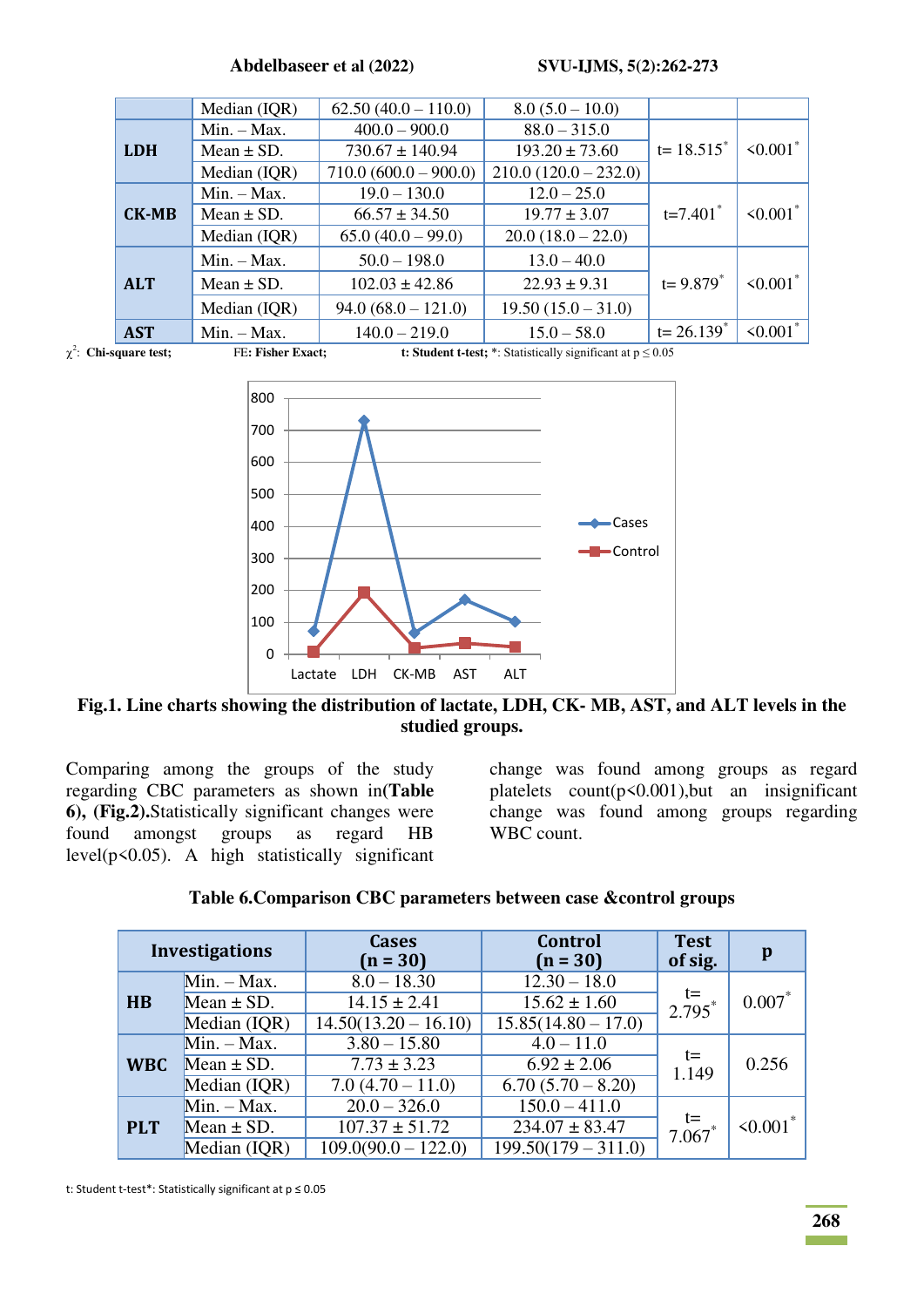

**Fig.2. Line charts show the distribution of HB level, WBC count, and PLT count in the studied groups.** 

Comparing ABG parameters among the studied groups **(Table 7& Fig.3),**There was a highly

significant change among groups as regard pH and HCO3levels (p<0.001**).**

# **Table 7.ComparisonABG parameters between case &control groups**

|                  | <b>Investigations</b> | <b>Cases</b><br>$(n = 30)$                 | <b>Control</b><br>$(n = 30)$ | <b>Test of</b><br>sig.     | $\mathbf{p}$   |
|------------------|-----------------------|--------------------------------------------|------------------------------|----------------------------|----------------|
|                  | $Min. - Max.$         | $6.10 - 7.29$                              | $7.32 - 7.45$                |                            |                |
| <b>PH</b>        | Mean $\pm$ SD.        | $6.83 \pm 0.32$                            | $7.39 \pm 0.04$              | $t=$<br>9.698 <sup>*</sup> | $\leq 0.001$ * |
|                  | Median (IQR)          | $7.39(7.37 - 7.43)$<br>$6.89(6.72 - 7.01)$ |                              |                            |                |
|                  | $Min. - Max.$         | $14.20 - 70.20$                            | $35.0 - 45.0$                |                            |                |
| PCO <sub>2</sub> | Mean $\pm$ SD.        | $42.41 \pm 14.76$                          | $39.70 \pm 3.22$             | $t = 0.982$                | 0.330          |
|                  | Median (IQR)          | $40.0(35.0 - 50.30)$                       | $39.50(37.0 - 42.0)$         |                            |                |
|                  | $Min. - Max.$         | $8.0 - 36.0$                               | $22.0 - 26.0$                |                            |                |
| HCO <sub>3</sub> | Mean $\pm$ SD.        | $17.50 \pm 5.69$                           | $24.06 \pm 1.54$             | $t=$<br>6.095 <sup>*</sup> | $\leq 0.001$ * |
|                  | Median (IQR)          | $18.45(12.30 - 21.0)$                      | $24.0(23.0 - 25.80)$         |                            |                |



t: Student t-test \*: Statistically significant at p ≤ 0.05



**Fig .3. Line charts show the distribution of pH, PCO2, and HCO3 levels in studied groups** 

**College**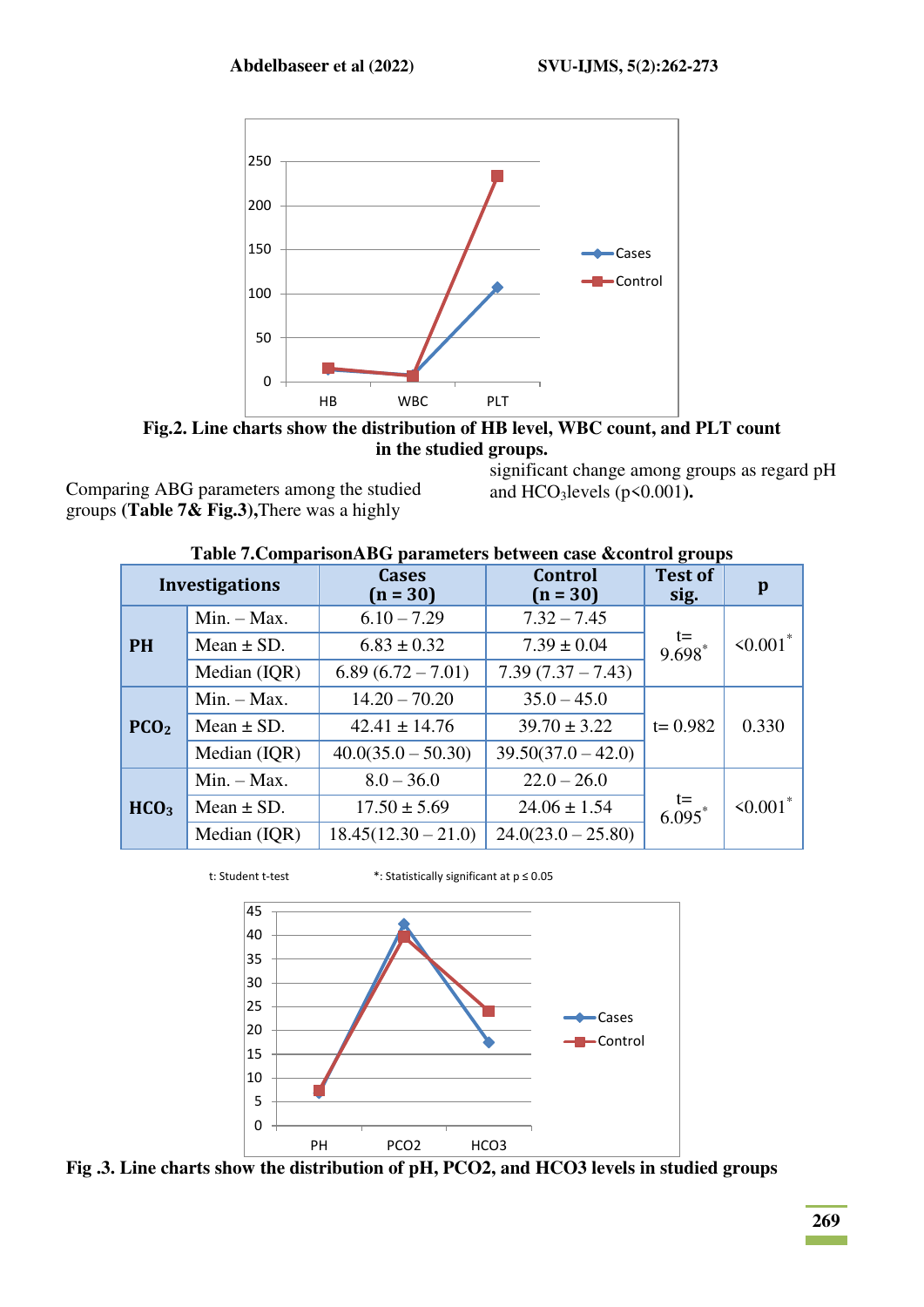Comparing Apgar scoring among the case group **(Table 8)**, at 1-min showed an insignificant negative association with lactate and CK-MB, while there is a significant negative correlation between Apgar score at 1 minute in the case

group and each of LDH,AST, and ALT. Sensitivity, specificity, cut-off level and predictive value of lactate were presented in (**Table 9 and Fig.4**).

| <b>Variables</b> | <b>Apgar scoring</b><br>[At 1 min] |           |          |       | Apgar scoring<br>[At 5 min] | <b>Apgar scoring</b><br>[At 10 min] |          |          |
|------------------|------------------------------------|-----------|----------|-------|-----------------------------|-------------------------------------|----------|----------|
|                  | $r_{s}$                            | p         | $r_{s}$  | p     | $\mathbf{r}_s$              | p                                   | $r_{s}$  | p        |
| <b>Lactate</b>   | $-0.335$                           | 0.070     | 0.252    | 0.180 | $-0.283$                    | 0.130                               | $-0.359$ | 0.051    |
| <b>LDH</b>       | $-0.549$ <sup>*</sup>              | $0.002^*$ | $-0.026$ | 0.891 | $-0.566$                    | $0.001*$                            | $-0.443$ | $0.014*$ |
| <b>CK-MB</b>     | $-0.226$                           | 0.229     | 0.044    | 0.817 | $-0.262$                    | 0.162                               | $-0.204$ | 0.279    |
| AST              | $-0.422$ <sup>*</sup>              | $0.020^*$ | 0.080    | 0.675 | $-0.384$                    | $0.036*$                            | $-0.341$ | 0.065    |
| <b>ALT</b>       | $-0.403$ <sup>*</sup>              | $0.027*$  | $-0.043$ | 0.822 | $-0.417$                    | $0.022*$                            | $-0.248$ | 0.187    |

#### **Table 8.Correlation between Apgar score and investigations in each group**

#### **rs: Spearman coefficient**

\*: Statistically significant at  $p \le 0.05$ 



#### **Fig 4. ROC curve of lactate**

**Table 9. Sensitivity, specificity, cut-off level and predictive value of lactate** 

| 0.991          |
|----------------|
| 0.00964        |
| 0.924 to 1.000 |
| $\leq 0.0001$  |
| 24.2           |
| 93.3%          |
| 100%           |
| 79%            |
|                |

#### **Discussion**:

Perinatal asphyxia is described as the failure of initiation and with stand the breath at birthing. It is also defined as a temporal interrupting of oxygen accessibility that implying a dangerous metabolic challenge, even when the insulting doesn't lead to a serious consequence (**Morales et al., 2011).**

In the current study**,** a non-significant change was found among the groups of the study regarding gender, ages, and residences. This result agrees with the results of (**Meena et al., 2017).**

The present work exhibited that a highly significant change was found among the groups regarding fetal HR(86.7 % of cases had fetal bradycardia). This result was in accordance with the results of **(Reddy et al., 2008)**who reported that 92% of cases had fetal bradycardia.

In the current work, statistically insignificant changes were found among the groups regarding maternal age (yrs.), parity, maternal diseases during pregnancy, and drugs during pregnancy. This result was in accordance with the results of(**Patra et al., 2016).**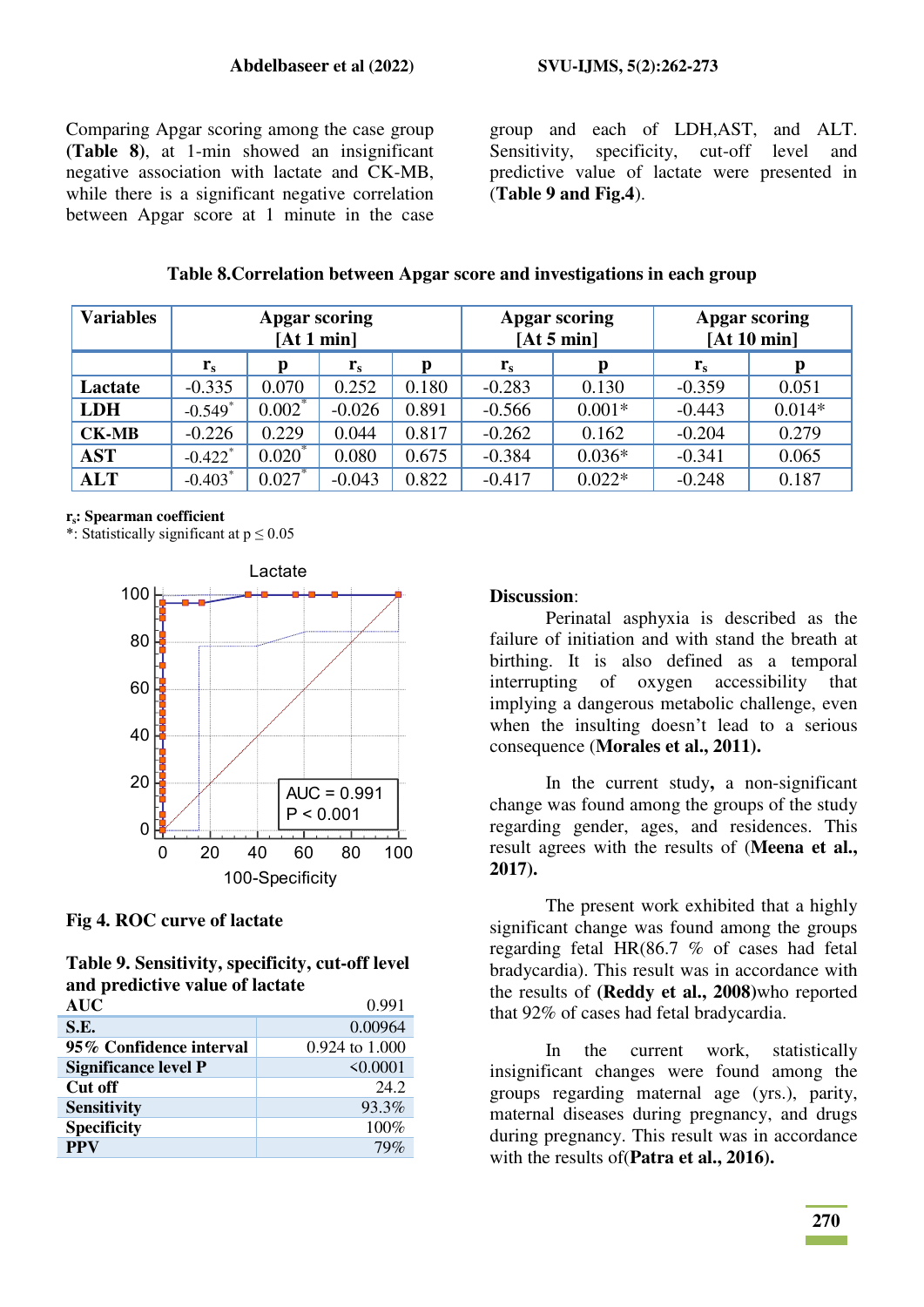The present work presented that a significantly higher change was found among the groups regarding the delivery type (in the case group 80% were born by CS and 20% were delivered by vaginal delivery, whereas in the control group 23.3% were delivered by CS and 76.7% by vaginal delivery). This agrees with the results of(**Reddy et al ., 2008)**,but this was in disagreement with **(Kariya et al., 2020)**, who reported that 50 (66.67%) out of 75 neonates with birth asphyxia were born by vaginal delivery, 22(29.33%) by lower segment cesarean section (LSCS), and 3 (4%) using forceps, whereas in the control group,  $109(72.67%)$ neonates were born by NVD, 38(25.33%) were delivered by LSCS, and 3(2%) using forceps.

In our study, a significantly higher change was found among the groups regarding Ambu & bag resuscitation, chest compression, and intubation (83.3% of cases need Ambo &bag resuscitation,56.7% intubation, and 60% chest compression (P<0.001). In the study of (**Reddy et al., 2008),** 84% of patients need ventilating by bag & mask, 20% intubating, and 8% chest compressing.

The present results revealed that a high statistically significant change was found among groups regarding the level of consciousness, muscle tone, Moro reflex, pupils, suckling reflex, seizures, and pattern of respiration (P<0. 001).A significant change was found among groups regarding HR (P<0.001). A significant change was found among the groups regarding shock (P<0.05),but an insignificant change was found among the groups as regard abdominal distention and organomegaly, this is was in agreement with the results of (**Kariya et al., 2020)**, that found that out of the 75 cases with birth asphyxia, 31 cases had no evidence of HIE whereas 22(29.3%) had Stage 1 HIE, 15(20%) had Stage 2, and 7(9.3%) had stage 3 HIE.

Our results were supported by the study of (**Meena et al., 2017)** as they reported that the mean CK-MB level at 8±2 hr. significantly higher in cases (86.98±16.94 U/L) compared to controls  $(47.42 \pm 6.53 U/L)(P \le 0.001)$ . The mean LDH levels at  $72\pm2$  hrs. significantly higher in cases(548±67.69 U/L)compared to controls(372.6±67.69 U/L)(P<0.001).The number of neonates with LDH levels >580 U/L significant difference in patients in comparison to controls  $(P<0.001)$ .

The present work presented that lactate was significantly higher in asphyxiated babes with 93.3% sensitivity and 100% specificity. This agrees with the results of **Shah S et al., 2004** who reported that blood lactate is an important predictor of intrapartum asphyxia with a sensitivity of 94% and specificity of 97%.

**Rajakumar et al.(2008)**observed that the cardiac enzymes, cTnT and CK-MB, were significantly elevated in cases when compared with controls.

Furthermore, **Saha et al., (2016)** found significant increase in the serum level of LDH, CK, CK-MB, and uric acid (UA) within the first 12 to 24 hours in an asphyxiated newborn infant suffering from HIE 1 compared to a normal subject. However, with progress to HIE 2 from HIE 1, only the level of UA shows a statistically significant change.

In our study, a statistically significant change was found among groups regarding the level of AST, ALT, pH, and HCO3 (P<0.001),but an insignificant change was found among the groups as regard PCO2 level.

Our results were in line with the results of (**DeepthiRamuet al., 2016)** as they reported that mean enzyme levels of LDH, AST and ALT were significantly higher among cases in comparison with the controls at 12 hrs. and on day3 of life.

Also, **Patra et al. (2016)** reported that serum AST, ALT, LDH, and ALP were significantly higher in asphyxiated babies in comparison to controls (P<0.05). The increase of AST, ALT, and LDH as well revealed a significant positive association with the severity and outcomes of asphyxia.

We found that cases had low levels of platelets count than controls with a mean value (107.37±51.72 vs. 234.07±83.47), this was in agreement with the results of (**Boutaybi et al., 2014)** who reported that neonates afterward birth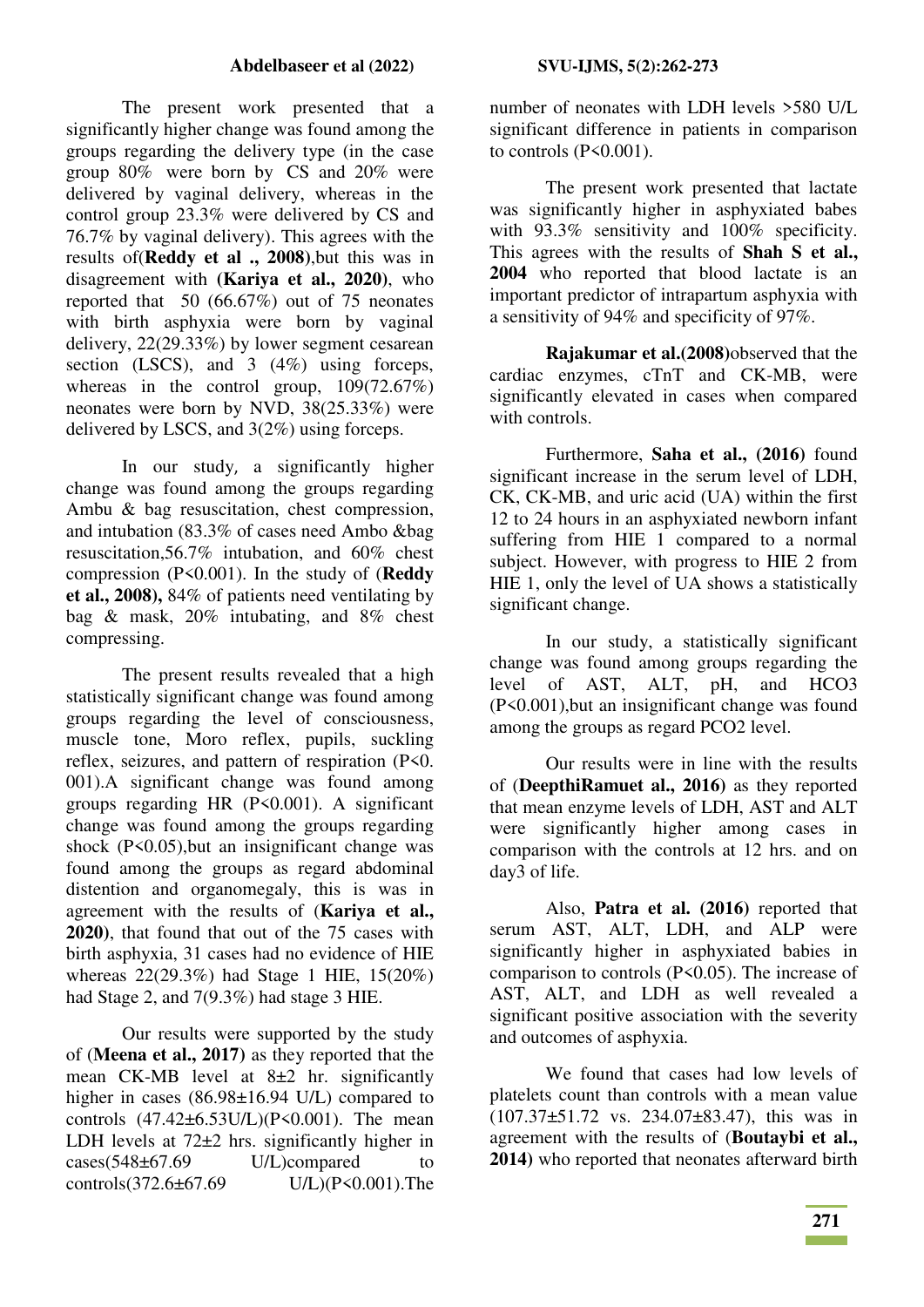asphyxia had an elevated risk (51%) of early beginning thrombocytopenia

# **Conclusions:**

Perinatal asphyxia is a fundamental driver of neonatal death and long haul neurological harm still without a prescient diagnostics, preventive as well as treatment of agreement. Estimation of lactate, CK-MB, LDH, and hepatic enzymes could be employed as a marker for diagnosing the existence of birth asphyxia.

# **References**

- **Ballard JL, Khoury JC,Wedig K (1991).** New Ballard Score, expanded to include extremely premature infants. J Pediatr<sub>2</sub>119(3):417-23.
- **Boutaybi N,Steggerda SJ,Smits-Wintjens VE,van Zwet EW,Walther FJ,Lopriore E (2014).** Early-onset thrombocytopenia in near–term and term infants with perinatal asphyxia. Vox sang,106(4):361-7.
- **Cloherty, John P, Eichenwald Eric C, Stark Ann R(2012)**.manual of neonatal care, 6th Edition chapter 27C , 518-527 ( Philadelphia ,USA : Lippincott Williams & Wilkins)
- **DeepthiRamu, PrashanthMadapura V, SaralaSabapathy, NidhiRajendra (2016).** Study of dynamics of lactate dehydrogenase and hepatic enzymes activity following perinatal asphyxia in full-term neonates. Int. J Pediatr Res, 3(9):697-704.
- **Hakobyan M, Dijkman KP, Laroche S, Naulaers G, Rijken M, Steiner K, et al., (2019).** Outcome of Infants with Therapeutic Hypothermia after Perinatal Asphyxia and Early-Onset Sepsis. Neonatology. 115(2):127-133.
- **Hansen AR, Soul JS (2012):**Perinatal Asphyxia and and HypoxicIschaemicEncephalopathy.In: Cloherty JP, Eichenwald EC, HansenAR, Stark AR, editors. Manual of neonatal care. 7th edition. Philadelphia: Lippincott Williams and Wilkins, a WoltersKluwarbusiness;: 711-728.
- **Kariya V, Jain M, Jategaonkar S (2020).**Study of hepatic enzymes in term neonates with perinatal asphyxia. Journal of

Clinical Neonatology, 9(2):125-131.

- **Karlsson M, Wiberg-Itzel E, Chakkarapani E, Blennow M,Winbladh B,Thoresen M (2010).** Lactate dehydrogenase predicts hypoxic-ischaemic encephalopathy in newborn infants: a preliminary study. ActaPaediatr, 99(8):1139– 44.
- **Meena K, Soni RK, Nishaat Ahmed, Nitesh, Prerna Harsh (2017).**Evaluation of Serum Creatine Kinase Muscle-Brain Fraction (CK-MB) and Lactate Dehydrogenase (LDH) as Markers of Perinatal Asphyxia in Term Neonates at Tertiary Health Care Centre in Bikaner, 5(5): 22193-22198
- **Morales P, Bustamante D, Espina-Marchant P, Neira-Peña T, Gutiérrez-Hernández MA, Allende-Castro C, et al (2011):**Pathophysiology of perinatal asphyxia: Can we predict and improve individual outcomes? EPMA J;2(2):211-230.
- **Nagdyman N, Komen W, Ko HK, Muller C, Obladen M (2001).**Early biochemical indicators of hypoxic-ischemic encephalopathy after birth asphyxia.Pediatr Res**,**49:502–506.
- **Odd D, Heep A, Luyt K, Draycott T(2017).** Hypoxic-ischemic brain injury: Planned delivery before intrapartum events. J Neonatal Perinatal Med, 10(4):347-353.
- **Patra C, Sarkar S, Dasgupta M K (2016).** Study of hepatic enzyme activity as a predictor of perinatal asphyxia and its severity and outcome. Indian Journal of Health Sciences and Biomedical Research (KLEU), 9(3): 297-302.
- **Rajakumar PS, Vishnu Bhat B, Sridhar MG, Balachander J, Konar BC, Narayanan P, et al., (2008).**Cardiac Enzyme Levels in Myocardial Dysfunction in Newborns with Perinatal Asphyxia. Indian Journal of Pediatrics; 75(12): 1223- 1225.
- **Reddy S, Dutta S, Narang A (2008).**Evaluation of Lactate Dehydrogenase, Creatine Kinase and Hepatic Enzymes for the Retrospective Diagnosis of PerinatalAsphyxia among Sick Neonates. Indian Pediatrics; 45(2): 144- 147.
- **Robergs RA, Ghiasvand F and Parker D**